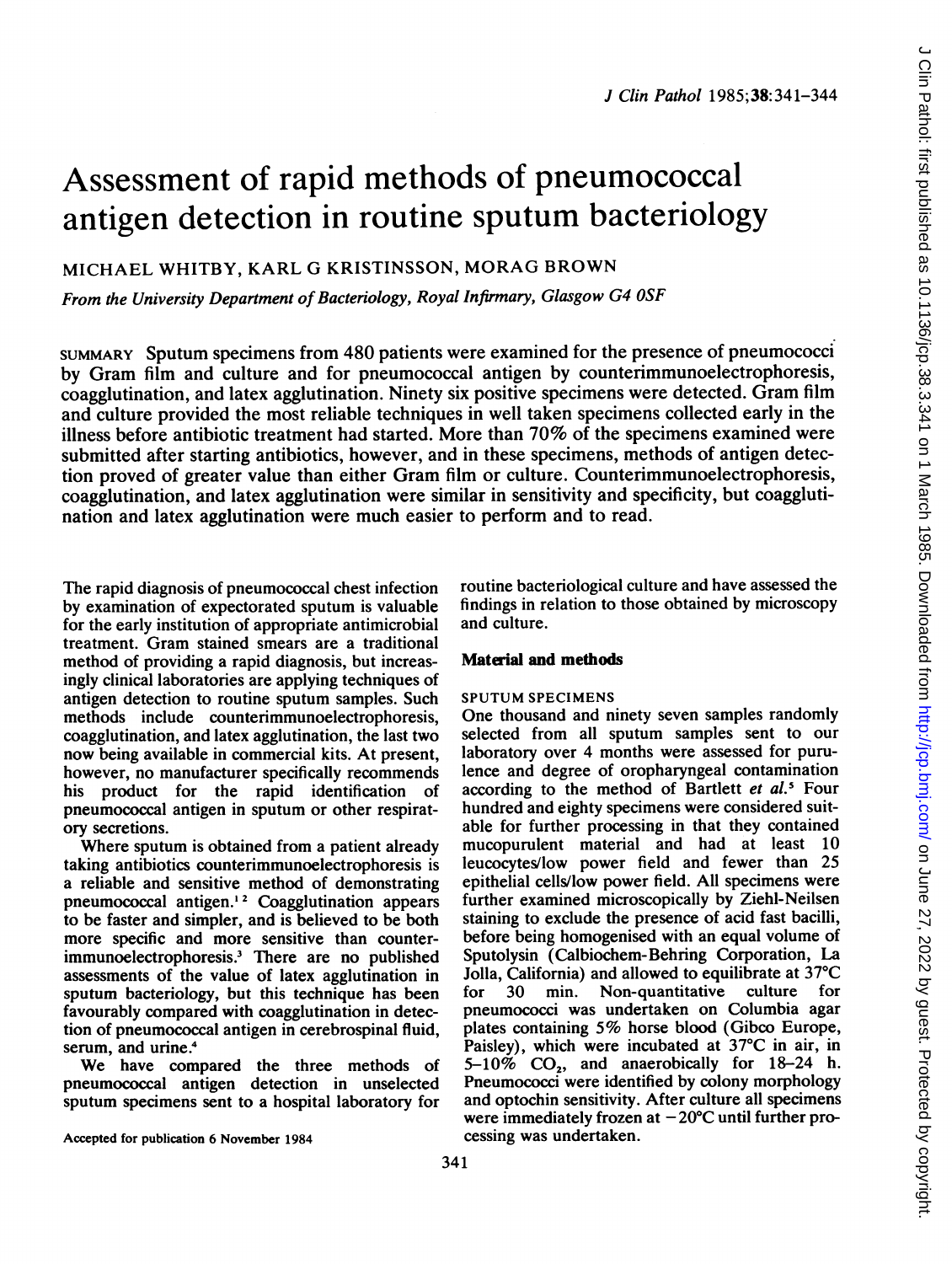#### 342

## ANTIGEN DETECTION

The frozen specimens were allowed to thaw and were then heated to 80°C for at least 10 min to try to reduce false positive reactions due to non-specific precipitation. The counterimmunoelectrophoresis, coagglutination, and latex agglutination tests were carried out independently of each other; the examiners did not know the origin of the specimen nor the results of other tests.

## Counterimmunoelectrophoresis

The method used was that of El Refaie and Dulake.<sup>6</sup> with each well containing  $5 \mu l$  of homogenised sputum or 5  $\mu$ l of antiserum (Omniserum, State Serum Institute, Copenhagen, Denmark). Each plate was read immediately and then held at  $4^{\circ}$ C before examining with a  $\times$  10 hand lens at 4 h and 24 h. All samples found positive by the above method which were not positive by any other techniques were rerun against the immunoglobulin fraction of normal rabbit serum obtained from DAKO (Mercia Brocades Ltd, Surrey). Samples positive with rabbit immunoglobulin were regarded as negative reactions.

## Coagglutination

The Phadebact Pneumococcus test (Pharmacia Diagnostics AB, Uppsala, Sweden) was used. The coagglutination reagent is prepared by sensitising heat killed Staphylococcus aureus Cowan <sup>1</sup> strain with Omniserum. All specimens were treated with both this reagent and a negative control included in the kit. The negative control is prepared by coating Cowan <sup>I</sup> staphylococci with gammaglobulin from non-immunised rabbits. All samples for which results of coagglutination differed from those of counterimmunoelectrophoresis or latex agglutination or both were ultimately re-examined by all three methods.

## Latex agglutination

A Wellcogen Streptococcus pneumoniae kit (Wellcome Diagnostics, Beckenham, UK) was used; the agglutination reagent is prepared by sensitising a suspension of polystyrene latex particles with Omniserum. All sputum samples were tested both with this reagent and with a negative control prepared by coating latex particles with gammaglobulin from non-immunised rabbits. Samples in which results differed from counterimmunoelectrophoresis or coagglutination or both were ultimately reexamined by all three methods.

The specificity and sensitivity of each test was calculated. Sensitivity is defined as "the percent of positive results in patients with the disease" and specificity as "the percent of negative results among

## Whitby, Kristinsson, Brown

people who do not have the disease".7

The  $\chi^2$  test or where appropriate Fisher's exact probability test (with Tochers modification) was used for statistical analysis.

#### CLINICAL CORRELATION

A specimen was considered to be positive when either of two criteria were fulfilled:  $(a)$  positive culture or  $(b)$  any two other tests positive.

A random two in three selection of case notes was made of all patients with positive sputum samples. Clinical history was reviewed to determine: (a) probable diagnosis of respiratory infection and  $(b)$ prescription of antibiotics before collection of the sputum specimen.

#### **Results**

Of the 480 specimens tested, 96 from 96 patients fulfilled the criteria of a positive sample. Two were positive by culture only, in 34 pneumococcus or antigen was detected by only two methods, and the remaining 60 specimens were positive by three or more techniques. Gram film alone was positive in two cases, coagglutination alone in nine, latex agglutination only in four, and all of these reactions together with seven specimens positive in counterimmunoelectrophoresis against Omniserum only were regarded as false positive results. Ten specimens were positive against Omniserum and rabbit immunoglobulin and these, together with sputa in which autoagglutination occurred (11 with coagglutination and eight with latex agglutination) were treated as negative. The Figure shows the detailed inter-relation of all true positive results.

The sensitivity and specificity of each method are shown in Table 1. Differences between the three techniques of antigen detection were not statistically significant ( $p > 0.05$ ).

Review of 66 case notes from the 96 patients with positive sputum samples showed clinical diagnoses of lobar or bronchopneumonia (17), acute or chronic bronchitis (17), postoperative chest infection (24), and unspecified chest infection (8). Seventy per cent of sputum specimens received were submitted after antibiotics had been started. Each method of pneumococcal detection was correlated with the presence or absence of previous antimicrobial treatment (Table 2).

In patients in whom sputum was collected before antibiotics were started (mainly those with pneumonia or acute bronchitis) we were unable to show significant differences between Gram film and culture or between counterimmunoelectrophoresis, coagglutination, and latex agglutination. Antigen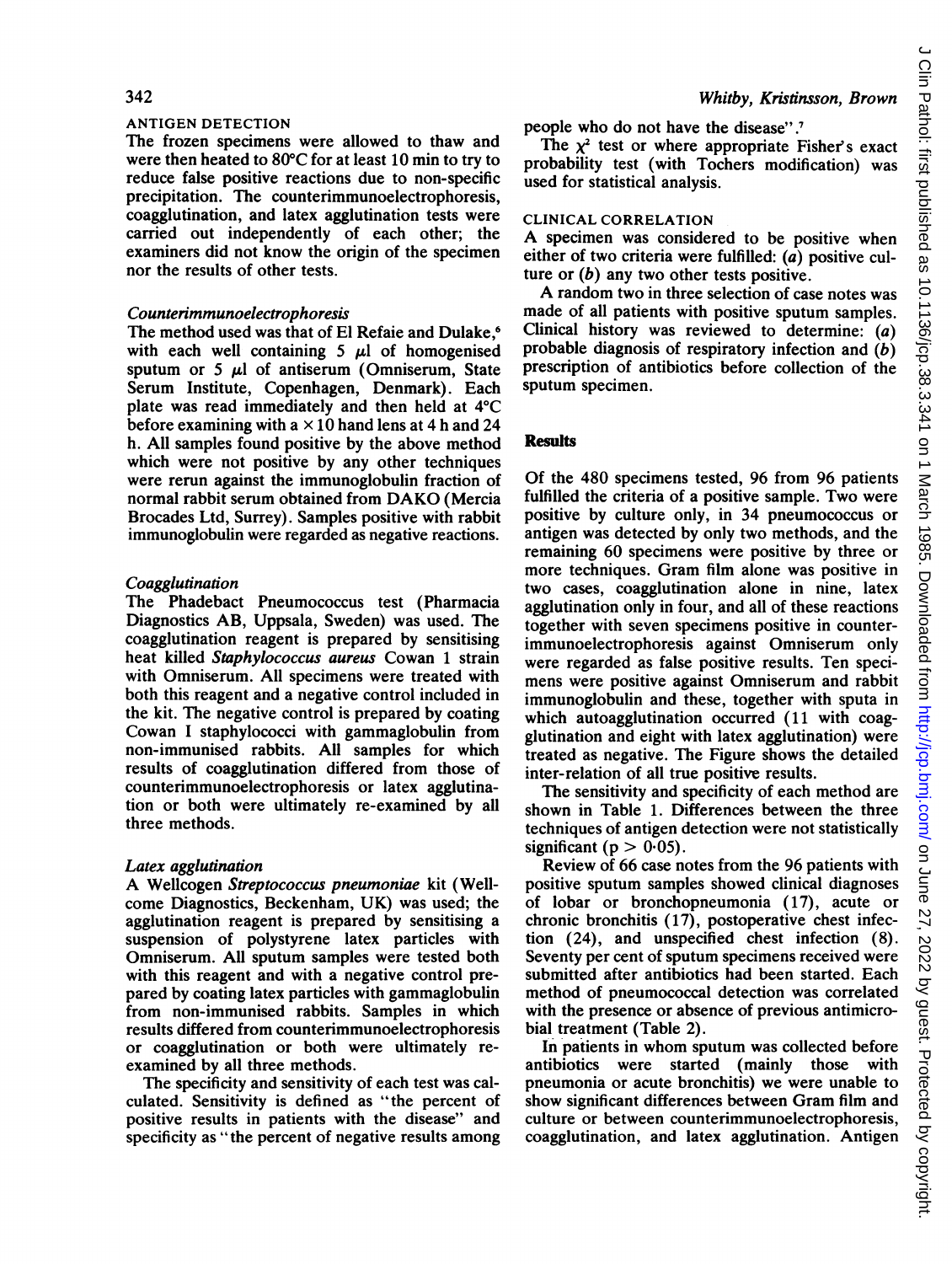

**Coagglutination** 



Counterimmunoelectrophoresis



Table 1 Overall sensitivity and specificity of techniques used

| Detection method                       | Sensitivity<br>(%) | Specificity<br>(%) |
|----------------------------------------|--------------------|--------------------|
| Gram film                              | 49                 | 99                 |
| Culture                                | 50                 | 100                |
| Counterimmunoelectrophoresis           | 67                 | 98                 |
|                                        | 74                 | 98                 |
| Coagglutination<br>Latex agglutination | 71                 | 99                 |

Results expressed as <sup>a</sup> % of <sup>96</sup> sputum specimens which were positive by definition.



In patients whose sputum was taken after the start of antibiotic treatment (mainly those with postoperative chest infection or chronic bronchitis) Gram film was significantly better than culture. Differences between counterimmunoelectrophoresis, coagglutination, and latex agglutination were not shown, but each of these three methods was significantly more sensitive than either Gram film or culture.

Combination of each antigen detection technique with results for Gram film, either in the total series or in its subgroups, failed to distinguish a significantly more reliable method.

Table 2 Detection of pneumococcus or pneumococcal antigen and relation to antibiotic treatment

| Sputum samples collected before antibiotic treatment ( $n = 20$ )                              |                                                                                    |                            |                                                                        |  |
|------------------------------------------------------------------------------------------------|------------------------------------------------------------------------------------|----------------------------|------------------------------------------------------------------------|--|
| Detection method                                                                               | No positive                                                                        | %                          | Statistical significance compared with culture                         |  |
| Gram film<br>Culture<br>Counterimmunoelectrophoresis<br>Coagglutination<br>Latex agglutination | 15<br>13<br>12<br>Sputum samples collected after antibiotic treatment ( $n = 46$ ) | 75<br>85<br>55<br>65<br>60 | <b>NS</b><br>p < 0.01<br>p < 001<br>$= 0.02$<br>D                      |  |
|                                                                                                |                                                                                    |                            | Statistical significance compared with<br>counterimmunoelectrophoresis |  |
| Gram film<br>Culture<br>Counterimmunoelectrophoresis<br>Coagglutination<br>Latex agglutination | 15<br>8<br>29<br>31<br>31                                                          | 33<br>63<br>67<br>67       | p < 0.001<br>p < 0.001<br><b>NS</b><br><b>NS</b>                       |  |

NS = not significant.

343